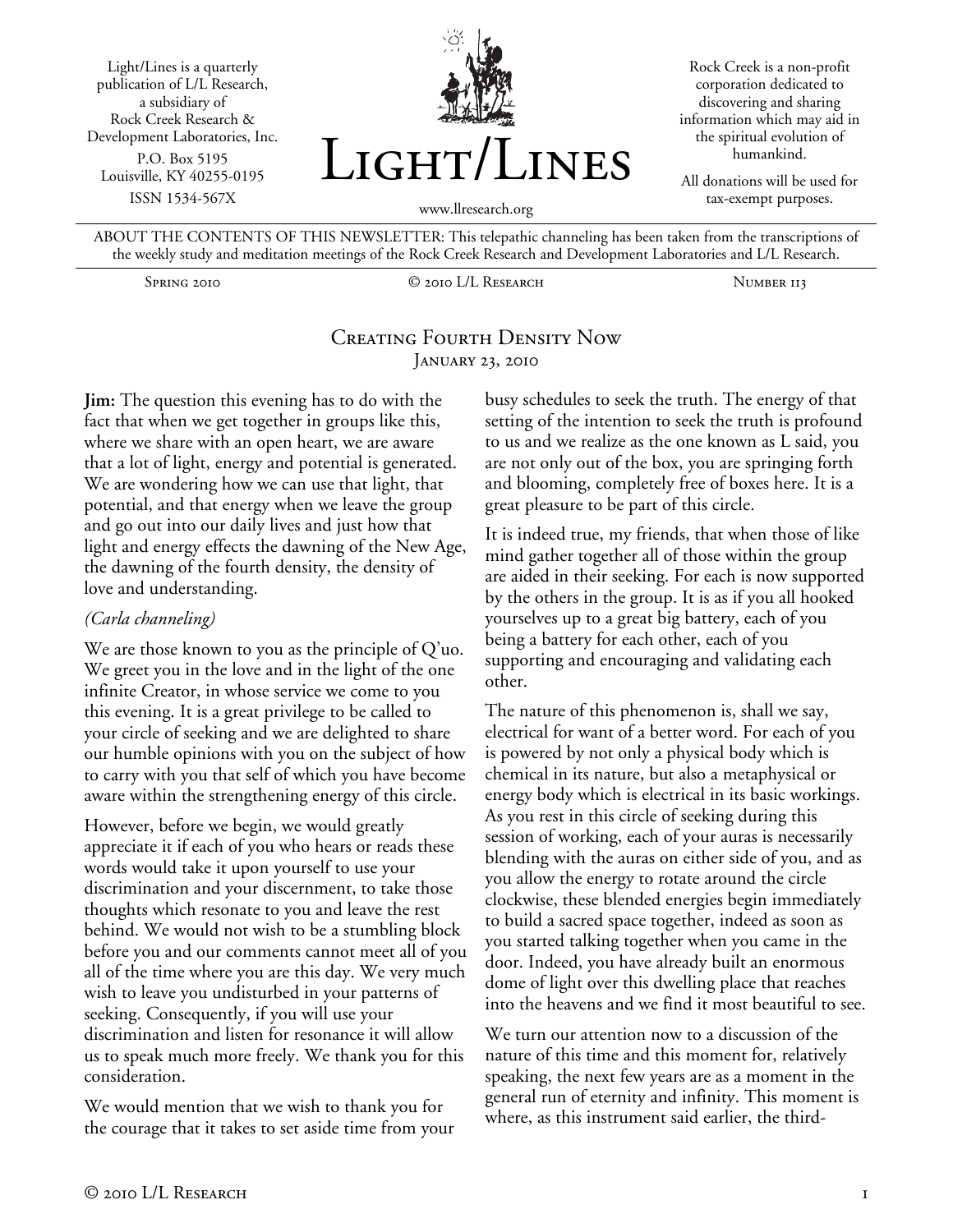density light is waning, soon to be setting so that there may come the dawning of new light, a new morning, a new density, the density which we often call [the density of] love and understanding.

In the waning of this third-density light there are more and more interpenetrations from fourthdensity light. The reason a density is called that is that each density contains light that is denser with information. Consequently, fourth-density light carries an enormous amount of truth, which is why each of you is experiencing the opportunity now to gather up all of that shadow side of yourself that you may have neglected because it was not, on the surface of it, attractive and did not seem to carry the energy of love and light.

Yet, my friends, you are all things. If you are all one, then you contain all that there is in that unity. And while that unity's nature is that of the Logos or unconditional love, yet it also contains all the distortions of that love. And many, my friends, are the distortions of love brought about by fear. Consequently, this is the very time for you to cultivate the quality of fearlessness and to leap into faith.

In the face of many seeming difficulties and disasters in your Earth world at this time it is easy to have fear. In the wake of so many theories about ascension and the "great rapture," it is easy to have a fear that you shall not continue, or that you shall continue but be plucked from this place to a place of fire and brimstone. It is time to let those fears go, once and for all. As the poet said, "Death, where is thy sting? Grave, where is thy victory?"1

We ask you not to be concerned about such things as the physical life or the physical death, for unconditional and absolute love is with you in this world and in larger life as well. So if love is within you, what does it matter whether you experience [it] as a physical being or as a spiritual being? For when that transition occurs, you know, and let it be

beyond a shadow of a doubt, that you shall continue as citizens of eternity.

Your environment will change as you move through that process that takes you into graduation from this density to the next, but know you well that you shall not be judged except by your own preferences. For you shall walk into the sunlight. And it shall become fuller by exquisitely, carefully nuanced grades of density. And as you walk into the fuller light, it shall cease being third density and begin being fourth density. And yet you still may walk on. You may walk on until the light becomes too full and is uncomfortable to you. Then that is where you shall stop and that is where you shall stay. And if you are still in third-density light when you stop, then your energy body shall be transited to another thirddensity planet where you may again take up the lessons of polarity and that choice of how to serve: shall you serve others or shall you serve yourself?

And if you have walked into fourth density before you stopped, then you have graduated. You have passed the third grade in this school of souls, as it were, and you shall find opening before you a great many more choices of how to live and be and serve and learn because of the fullness of fourth-density light. Some there are, my friends, who have indeed come from elsewhere and who have nurtured within their hearts the memory of that energy. And as you graduate, perhaps you shall simply keep walking the steps of light until you are back in your own native density.

As this has an impact upon you now, it is the impact of releasing all fear and of knowing that you are a magical and powerful being. You are part of the Godhead principle. And as you create your inner universe, so it is for you. Thusly, if you have compassion and forgive yourself and others in your universe you are forgiven and they are forgiven. You have that capacity and that entitlement. You may create for yourself fourth density right now, right here, by setting your intention to live by fourthdensity values.

My friends, the one known as Jesus offered simple and strong advice. He spoke, saying that there were only two commandments that he felt should be carried into what he considered a new age. The first value was to love the Creator wholeheartedly, without stop or hindrance and with great, kindling fire. The second was to love all of those about you as

 $\overline{a}$ 

<sup>&</sup>lt;sup>1</sup> Holy Bible, I Corinthians 15: 54-55. In context, this quotation reads, "So when this corruptible shall have put on incorruption, and this mortal shall have put on immortality, then shall be brought to pass the saying that is written, Death is swallowed up in victory. O death, where is thy sting? O grave, where is thy victory?"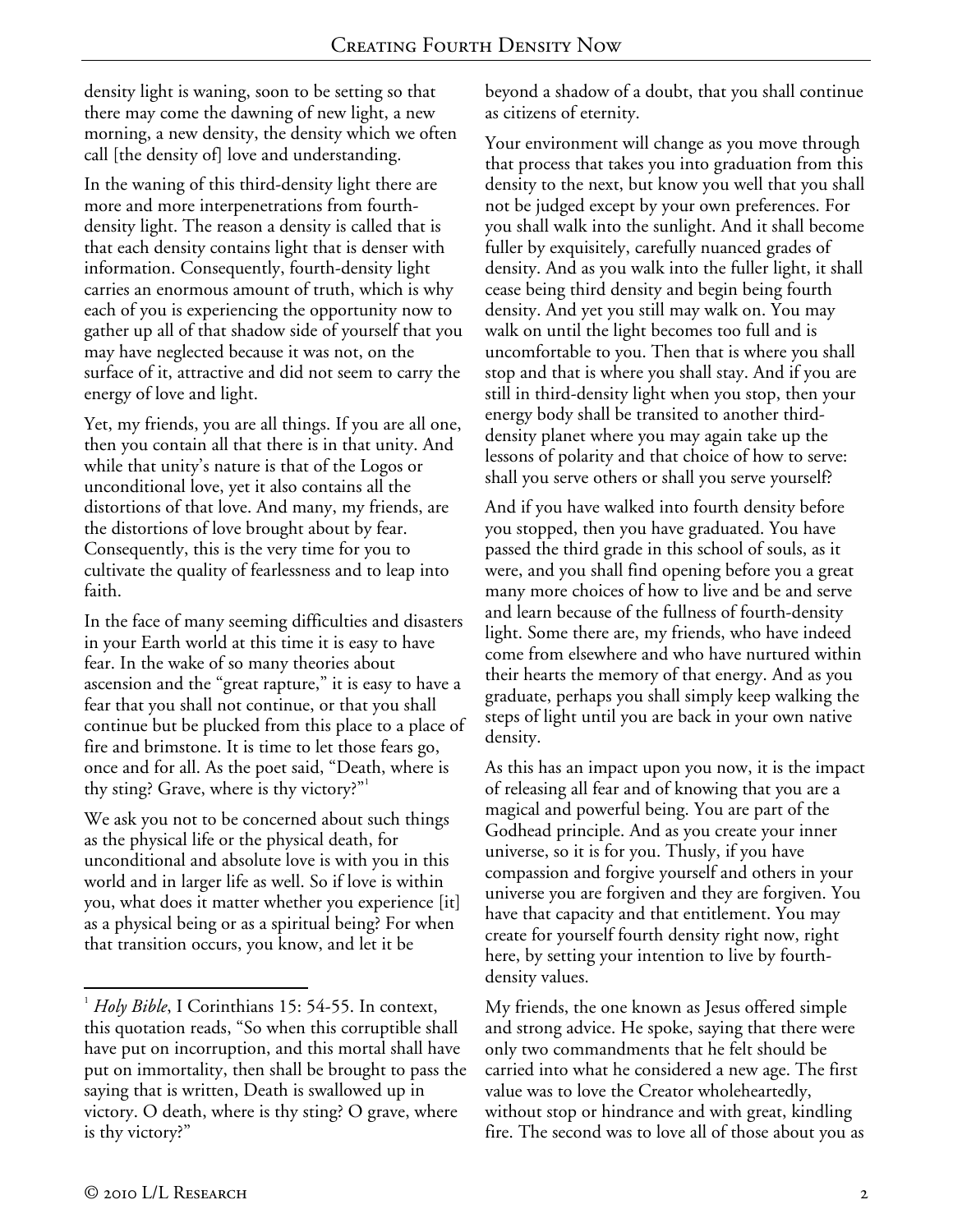though they were you, to treat all those about you as though they were you.<sup>2</sup>

When the one known as Peter said, "Well, what shall we do when you're gone?" the one known as Jesus the Christ, said "Feed my sheep."3

As you move from this very strongly supported circle of seeking into your own bailiwicks, into your own niches in life, we ask you to carry with you that intention to love the Creator and to love all those whom you meet as though they were yourself, or as the one known as Jesus said it, as though they were those who were dependant upon you to feed them.

We are not suggesting that you become silly or foolish. We are not suggesting that you cloud your eyes and refrain from seeing that which you see. What we are suggesting is that when you see with eyes of love, then you are seeing whomever you look at as a soul. You are not looking at their behavior when you look with eyes of love. You are looking at their essential being. In the Creation of the Father, all whom you see are sparks of the Creator.

3 In context, this quotation is from the *Holy Bible*, John 21:15-17: "When they had dined, Jesus saith to Simon Peter, Simon, son of Jonas, lovest thou me more than these? He saith unto him, Yea, Lord; thou knowest that I love thee. He saith unto him, Feed my lambs. He saith to him again the second time, Simon, son of Jonas, lovest thou me? He saith unto him, Yea, Lord; thou knowest that I love thee. He saith unto him, Feed my sheep. He saith unto him the third time, Simon, son of Jonas, lovest thou me? Peter was grieved because he said unto him the third time, Lovest thou me? And he said unto him, Lord, thou knowest all things; thou knowest that I love thee. Jesus saith unto him, Feed my sheep."

To see with eyes of love is to be blessed with an awareness that informs you beyond the capacities of the intellect to inform you. And this is helpful, for it grounds that which you see as a personality seeing other personalities. We do not suggest that you stop seeing with all of the ability that you have to link with people, to connect with people, and to draw boundaries where needed when dealing with people that would move you from your center. We are saying that in addition to those normal and everyday movements of personality, intellect and emotion, you carry with you the love and the light of the one infinite Creator.

For you do carry within you that love, that light, that Christ, if you will. Indeed, within your heart, that energy blazes and awaits your reaching. It is not that you must call the Creator to you, for the Creator is nearer to you than your breath, closer to you than your very bones. That love waits for you just as the one known as Jesus awaited the priests who followed the star. You have within you a manger. And in that manger lies love itself. That love is the love of you and your neighbor and all that is within the one infinite Creation. So you are in a position to come into a stable of your own heart and take up that infant self that is your maturing soul. You have the capacity to cradle, nourish and nurture that child within.

You carry within you not only fourth density but all densities, all emotions, all circumstances, all that is in manifestation, all that can be imagined and those mysteries and paradoxes that lie beyond imagination. All this is within you. And therefore you are the one infinite Creator and the one Creation. We are not saying that you have grown into your puppy-feet yet. You are very young gods. And there is much to burn away in the furnace of everyday life as you go about collecting to yourself those gems of being that are the very realest part of you.

Thusly, when you spring forth from this group [meeting], from this blooming, from this precious moment, you carry within you the light that has been empowered by the safety of this group. And you may allow that light to shine. Again, we do not speak of physical things, but of those things which are metaphysical or spiritual. You do not create the light. You carry a space through which the infinite love and light of the one Creator may flow. You convect that light at all times through your energy

 $\overline{a}$ 2 In context, this quotation is from the *Holy Bible*, Matthew 22: 35-40: "Then one of them, which was a lawyer, asked him a question, tempting him, and saying, Master, which is the great commandment in the law? Jesus said unto him, Thou shalt love the Lord thy God with all thy heart, and with all thy soul, and with all thy mind. This is the first and great commandment. And the second is like unto it, Thou shalt love thy neighbor as thyself. On these two commandments hang all the law and the prophets."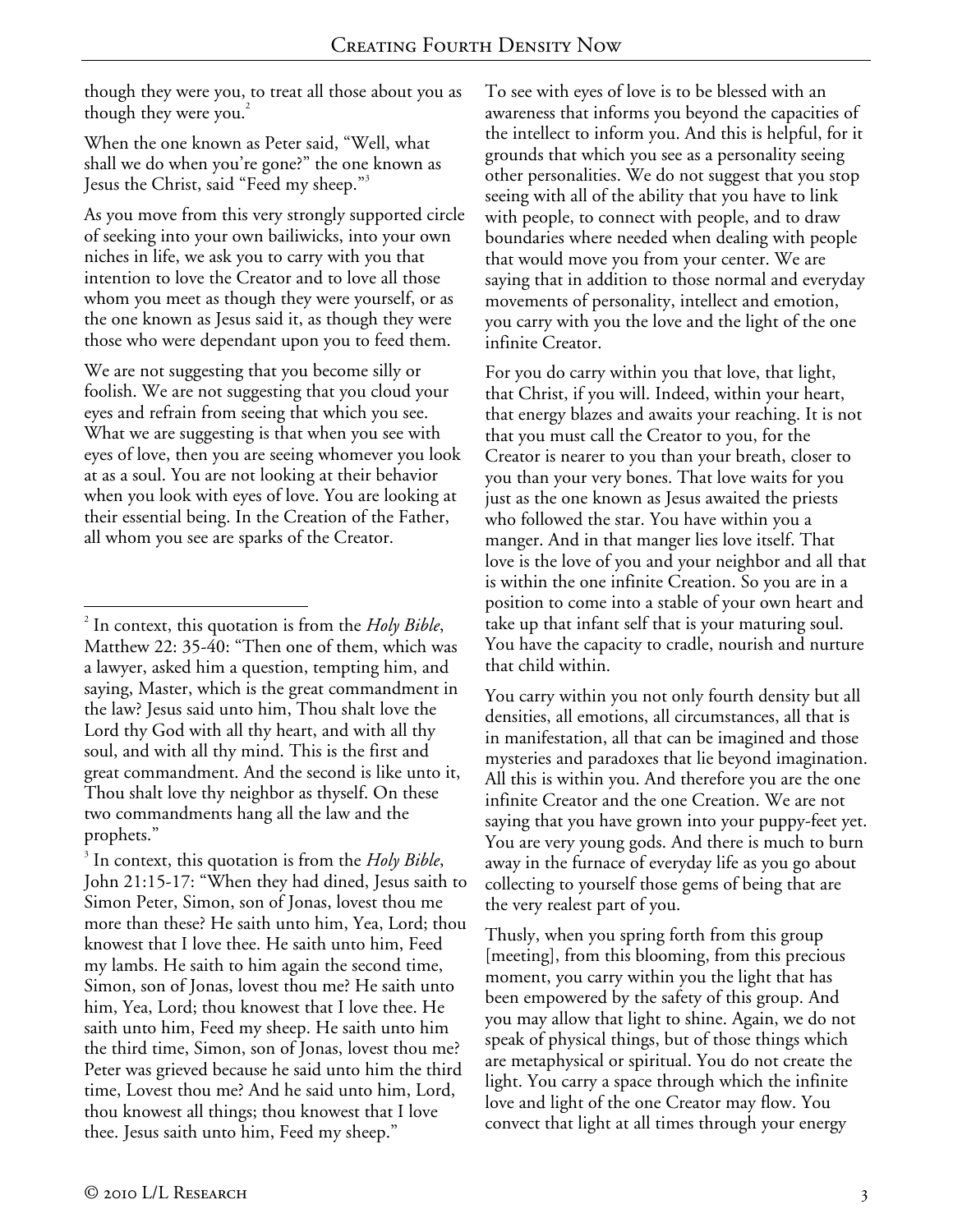body and it touches all of the various energies of your little life within incarnation as it moves through what this instrument would call the chakras or the energy centers.

There is daily work to do, just as there is daily housework to do if one wishes one's house to be quite clean,<sup>4</sup> so that the infinite love and light of the Creator may flow into your heart in full power. The heart is the very center of the chakra body or the energy body. You help yourself to carry the light every time you discover that you have shut down one of your energy centers because something bothered you. When you go after that moment in your contemplations and you gaze upon that sudden closure or narrowing of your energy body because of pain, it's very helpful to get to know yourself better and better as you find out where your triggers are, what has taken you away from an open energy body, what is squeezing that precious light as it flows into your heart.

If you can keep that energy flowing into your open heart, then you are in a position to work with the energies of communication, compassion and radiancy of being that lead you into a connection with the inspiration and information that comes to you through the gateway of intelligent infinity, pulling down from higher densities that which you need so that you are able to pursue your path with the utmost light possible.

It is easy to feel open and radiant in a supported group such as this one. It is less easy to maintain that free feeling of blooming when you do not have the group with you physically. Yet, my friends, you have many unseen companions [such as] angels, your guidance system, and what this instrument would call the Holy Spirit, that are powerful allies to help you hold open that space through which the love of the Creator can flow. If you can imagine your energy body ending at the tip of your head, you may imagine a flame of spirit that is constantly there when your energy body is open. Metaphysically

speaking, it is a very real light. And you are a light unto all whom you meet.

Imagine in the days to come—the tsunamis, the hurricanes, the earthquakes, all of those things that surround the end of an age in which the heat of aggression and war has been stored in the earth and must be allowed to be released—the opportunities that you will have to witness to the light. You may see for yourself as you gaze at the events occurring in your Earth world at this time that the great majority of entities of the tribe of humankind are just a heartbeat away from giving and loving and caring and living in the fourth density where you may feed those about you and where you may expect those about you to feed you.

Certainly what this instrument would call the "loyal opposition" is delighted to fly above the radar with war and rumors of war. We simply ask you not to be dismayed but to move down into the roots of your being, down into who you are and why you are here at this time. It is a precious opportunity which you have to serve the light and to ask, "What is Your will for me today, for I give this day to You. This is Your day. I am Your servant. "Here am I. Send me. Send  $me.$ "

And you may say to yourself, "Am I worthy to carry this love, to witness to this light?" And we say to you that the Creator has no one but those who are errorprone. You are entirely worthy just as you are. Indeed, we find each of you beautiful. For if you let the light come through you with no personality distortions, it would be white light. Yet how beautiful it is that you shade the light according to the colors of your personality so that you are like

 $\overline{a}$  $4$  This basic image of the two-story house, the first floor of which must be cleaned before you can enter the "upper room," is offered often by the British mystic, Evelyn Underhill, in her writings and is the first place the instrument discovered this powerful analogy.

 $\overline{a}$ <sup>5</sup> In context, this quotation is from the mouth of Isaiah in the *Holy Bible*, Isaiah 6, 5-8: "Then said I, 'Woe is me! For I am undone; because I am a man of unclean lips, and I dwell in the midst of a people of unclean lips. For mine eyes have seen the King, the Lord of hosts.' Then flew one of the seraphim unto me, having a live coal in his hand, which he had taken with the tongs from off the altar. And he laid it upon my mouth, and said, 'Lo, this hath touched thy lips; and thine iniquity is taken away, and thy sin purged.' Also I heard the voice of the Lord, saying, 'Whom shall I send, and who will go for us?' Then said I, 'Here am I; send me.'"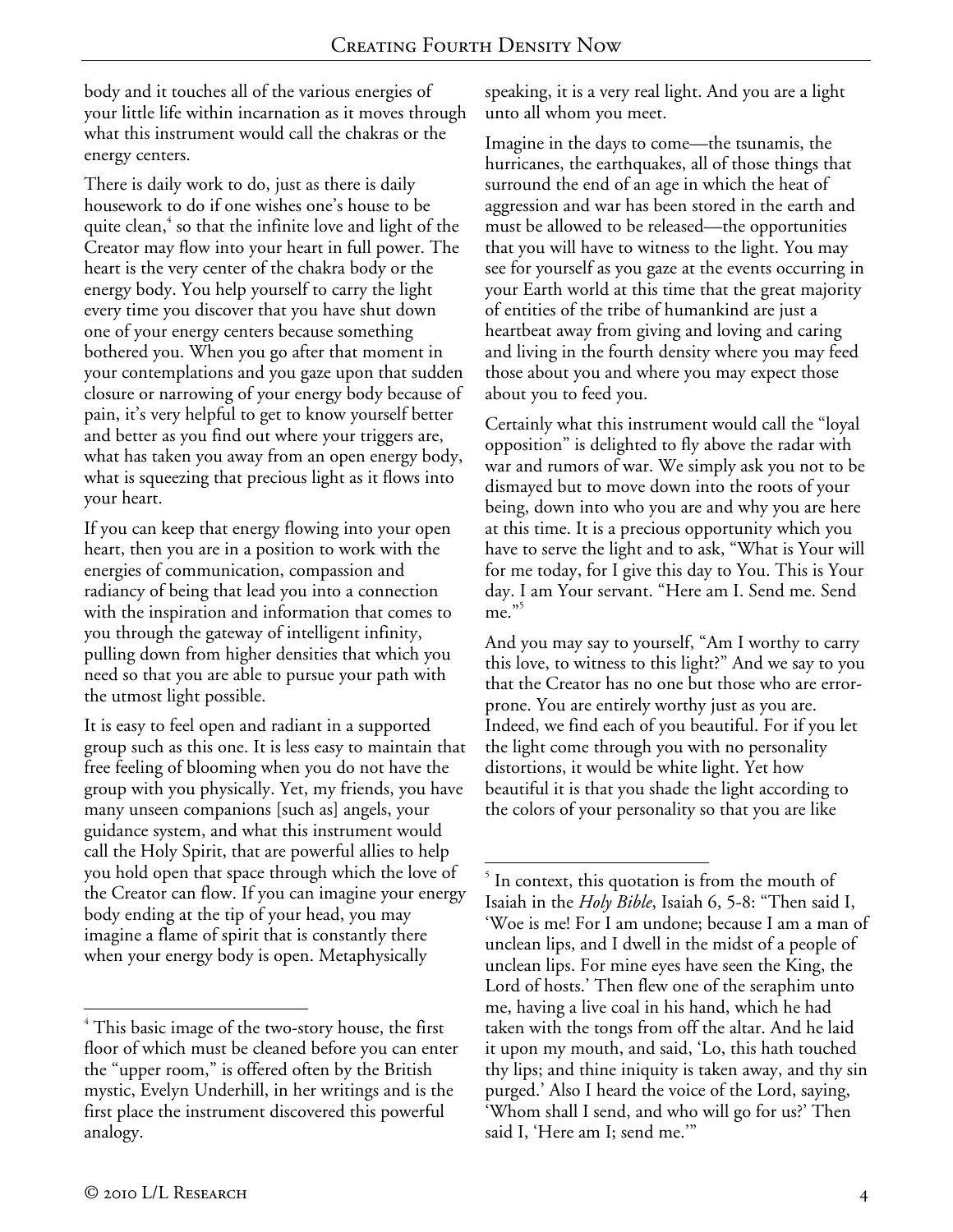stained glass windows, giving [the white] light its color, its beauty, its particularity.

To support the attempt and the intention to live according to fourth-density values of love and compassion, it is very helpful, my friends, that each of you finds ways to enter into the silence for those moments of communion with the infinite One which move deeper than words can.

How you wish to enter into the silence and to practice the presence of the one Creator is entirely your choice. There is an amazing array of ways to practice the presence of the One, from the heat of exercise, to the contemplation of walking in nature, to the many ways of sitting in meditation, to the practice of words and inspiration as you read and think about what you have read. Whatever combination of those things appeals to you, we simply encourage you to make it a daily practice.

Above all things, my friends, we would suggest both that you take yourself ultimately seriously and that you take yourself lightly. It is easy to burn out on the spiritual path. Lift up from heaviness and selfjudgment into compassion for the self, so that you fall in love with yourself just as you are. It is so much easier to love all those about you when you have done that: practiced forgiveness upon yourself for each and every perceived imperfection.

The hardest audience that you will ever have is yourself—the most severe critic, the sternest judge. Let those energies fall away from you as they will and forgive all. As you do so, you have begun a whole new life. And you may do that each and every day. You shall never run out of beginnings. You have infinity to rehearse.

We would at this time ask if there is a follow-up to this query before we open the questioning to other questions. We are those of Q'uo.

#### *(Silence)*

## *(Carla channeling)*

We are those of Q'uo, and as it appears there is no follow-up to that query, may we ask if there are other queries within the group at this time.

**A:** Q'uo, I have a question. The concept of fourthdensity technologies that are coming in now came to my mind. I'm wondering if you can comment on whether that is a useful concept and if so, if you

could discuss it from a spiritual perspective without infringing on my or anyone else's free will.

We are those of Q'uo, and we thank you for your query, my brother. The information which we may offer that is harmless is simply that there is indeed a certain amount of what this instrument would call retro-engineering of advanced technology as you would call it, and that this source of these bits of technology is of a polarity which is negative, that is to say, there is that energy within your peoples which is called service to self.

Just as we, in careful awareness of the need for the maintenance of complete free will, come to you in thoughts by means of channels such as this one, so there are entities which come to those who are seeking to graduate in service to self and it is those energies which are compatible with such things as physical landings and so forth of entities from elsewhere.

We are not saying that the technology itself has a negative vibration, but only that it would not be appropriate for a service-to-others group from elsewhere to infringe upon the free will of those upon your planet by attempting to introduce technology which might be to the advantage of those to whom it was given.

We thank you for this question, my brother, and this concludes the material that we see as being harmless.

May we ask if there is another query in the group at this time? We are those of Q'uo.

**L:** I had a query, Q'uo. Would it be possible for you to discuss any spiritual principles involved in sadism and masochism, the seeking out of inflicting or desiring pain to where it can be considered an arousing or mind-altering experience? Would this indicate some kind of blockage of the lower chakras that would cause that kind of thing to be sought out by an entity?

We are those of Q'uo, and believe we understand your query, my sister. There can be, in the course of a lifetime, the gathering of experiences which are very painful and which are suppressed because as a young entity in incarnation there has been no way to contain or understand these experiences. There are many different kinds of ways that a young soul can be abused and often these memories are deeply buried in order that the infant or the toddler or the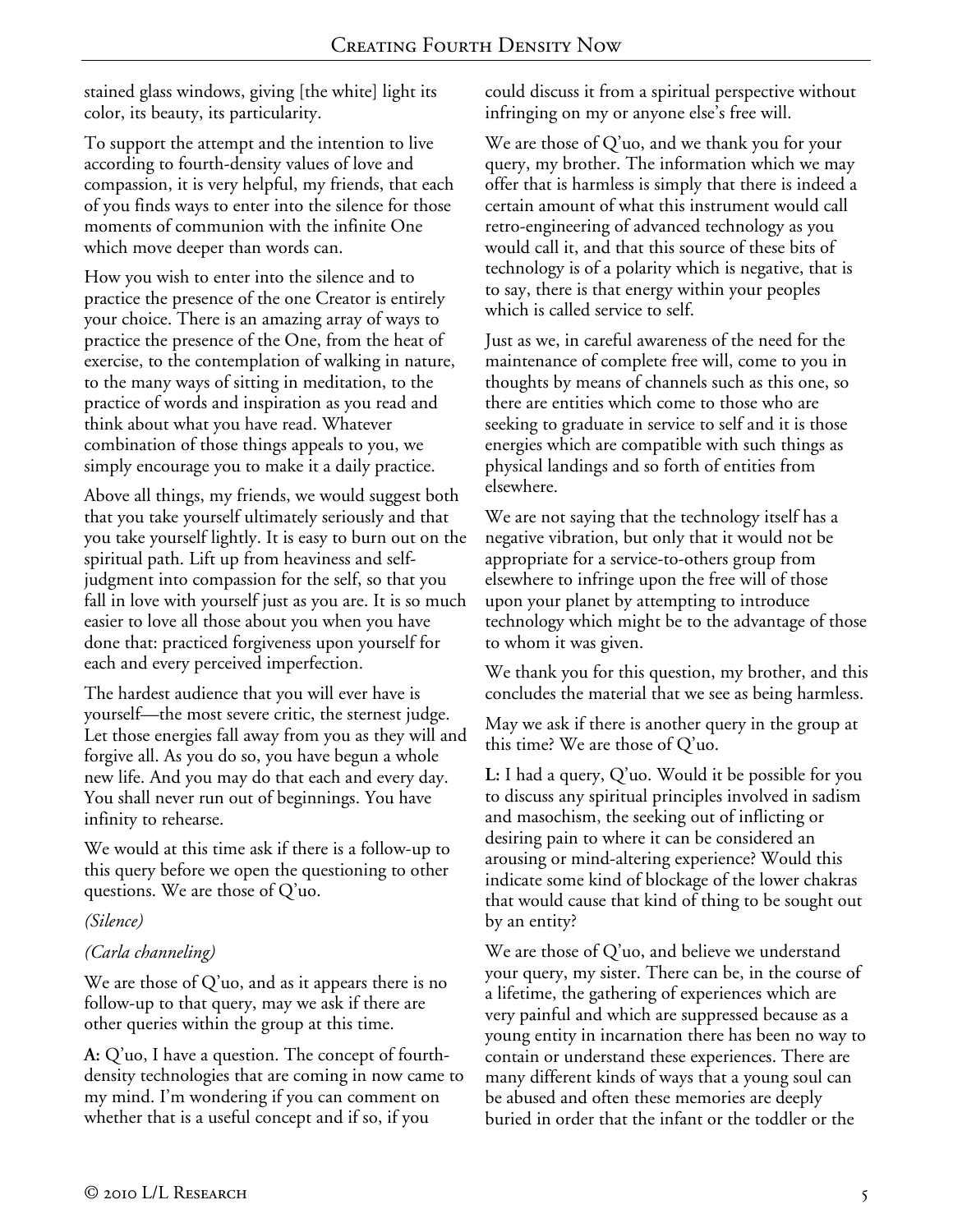child that has experienced these painful things might survive with an intact psychology, as this instrument would say.

These buried pockets of pain sometimes may call to the conscious mind of the adult, who has no memory or only of the vaguest memory of these early experiences, and suggest that somehow the expression of pain is appropriate. In psychological terms, my sister, it would be called a mental aberration or an illness. Certainly there is illness or toxicity involved in all that is of the shadow side.

The path to light is straight through that pain, so that you may imagine yourself cradling that part of yourself that is involved with the darkness and allowing the Mother aspect of the Creator to swaddle and rock this pain that is within. And through the dark night, continue rocking, continue loving, continue being there for that part of yourself that is in darkness.

May we answer you further, my sister? We are those of Q'uo.

**L:** No, thank you, Q'uo.

We thank you, my sister. And may we say to all of those in this group that at any time that you wish us to be with you in your meditation, to strengthen the basic vibration of meditation, we are most happy to be there. You need only ask for us. This is also true, my friends, of the angels. Each of you has many angels around you, angels who love you because of who you are and because of your great ideals and your great hopes.

*(Side one of tape ends.)* 

## *(Carla channeling)*

[They come] to let you know that you are loved and that you are safe.

May we ask if there is another query at this time. We are those of Q'uo.

**A:** I have another query, Q'uo. I wonder if you could discuss the discipline of mathematics from a spiritual perspective—the spiritual principles of math without infringing on the free will of anybody? Thank you.

We are those of Q'uo, and we thank you for that query. It is an interesting one in that from our perspective, there is no difference between the science of numbers and the science of music. It has often been said by those who are deeply involved in numbers among your people that numbers are entities. And we would agree with this. And yet we would take it further.

Numbers are spiritual essences. The ratios and relationships betwixt numbers is the basis of the Hermetic philosophies, so called, the work of Hermes Tresmegistus and all of the science of alchemy which attempts to take that basic metal which is the unrealized self and to transmute it into the gold of the realized spiritual self.

Numbers have powerful and deep connections to various vibratory levels or states of being. If you feel that you may have a lucky number, for instance, it very likely is so that your particular vibration is comfortable with the powers of that particular number. If you wish to investigate the spiritual or the sacred nature of numbers, there are various ways to do that. You may investigate them according to the discipline of the Kabbalah, for the Kabbalah with its Gematria is a discipline hundreds and hundreds of years old and its pathways are very interesting to travel for one who is interested in numbers.

The reason that we compare numbers to music is that the vibratory nature of each note has a specific numerical value, so that when you are gazing at how harmony works, or how a twelve-tone scale may work, for instance, or how the various modes may differ from the major and the minor scales, you are looking at spiritual pathways that are compatible with various states of being.

The science of sacred geometry may also be a discipline that shall satisfy your resonance with this subject, my brother, and we would recommend that you look into that as well.

May we answer you further, my brother? We are those of Q'uo.

**A:** No, Q'uo. Thank you.

We thank you, my brother. May we ask if there is a final query in this group?

**A:** I have one. Q'uo, I'm curious about the distinction between psychic attack and everyday, run-of-the mill catalyst, just the daily stuff, because life is life. I'm wondering if you could discuss that from a spiritual perspective—how to distinguish between the two—without impinging on anyone's free will. Thanks.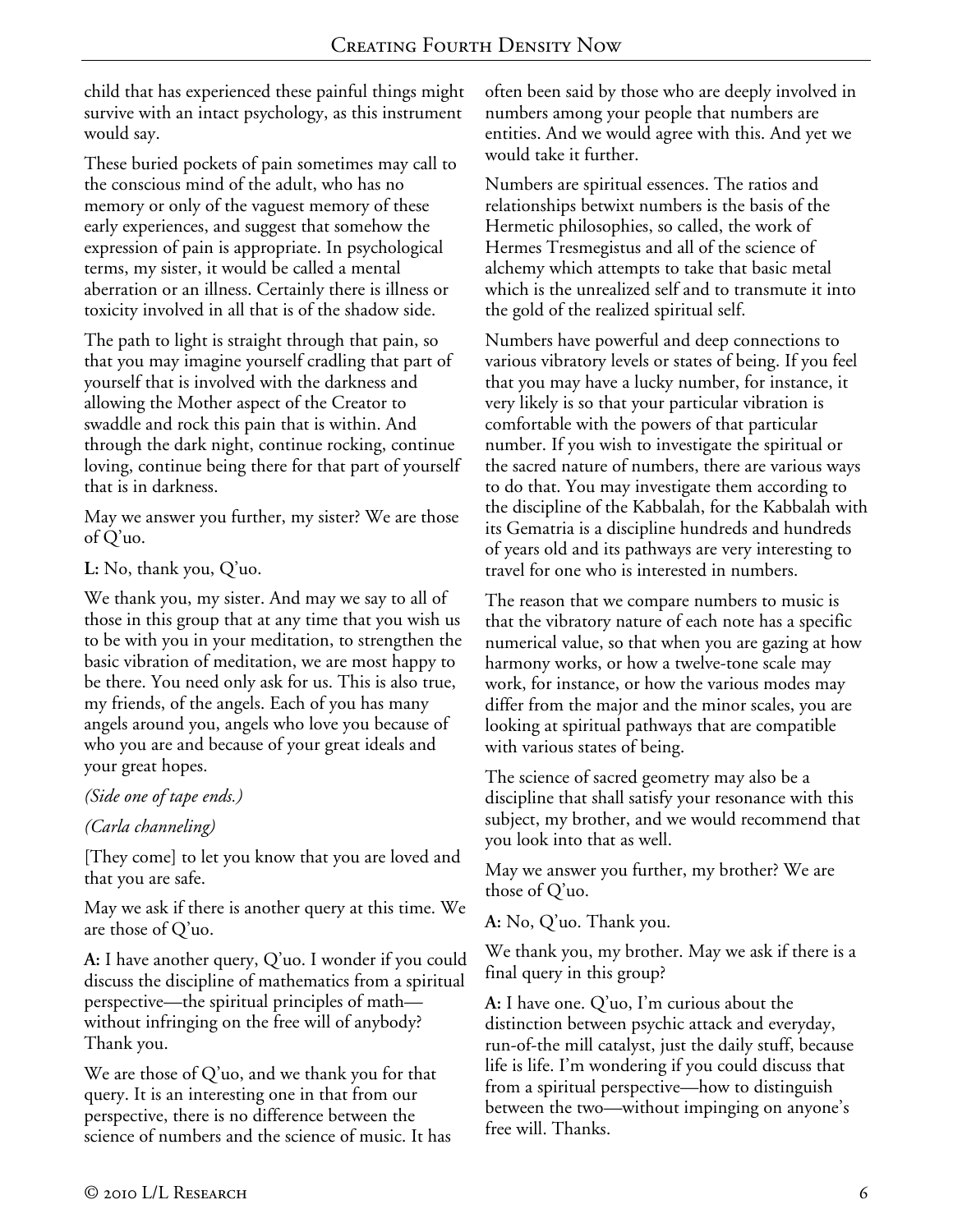We thank you, my brother. There really is no clear boundary between the slings and arrows of outrageous, everyday fortune, as this one would wrongly quote the one known as William,<sup>6</sup> and psychic greeting. However, there are slings and arrows that seem outrageous beyond the everyday. And in those cases it is likely that the seeker will say he is having a psychic greeting or psychic attack.

Usually, for the most part, psychic greetings are a mechanism from within the self where light has not been developed in a certain way or in a certain area and therefore, that which strikes one as catalyst strikes one much more keenly and much more painfully than the everyday experience and difficulty.

Consequently, before one begins to think, "Oh, I'm being attacked by some evil entity from the outside," it is far more fruitful, generally speaking, to gaze within to see what has caused this seeming feeling of being attacked or greeted, to look into that moment of resistance or difficulty or frustration and to gather intelligence concerning that happening.

It is very instructive for any spiritual seeker to go right back into the heart of that which has troubled him, looking for patterns. For each has come into incarnation with some things to do and some things to learn. And for each there is at least one incarnational lesson that repeats, like the theme that plays over and over again, like the tune you hear and you know Peter is coming, or the wolf is coming, or the duck, in *Peter and the Wolf*, that marvelous piece which has a little tune for each entity.<sup>7</sup>

You also have themes to your incarnation, leitmotifs that occur again and again. It is not that they occur

 $7$  "Peter and the Wolf" is a symphonic piece for children, complete with a narrative. The piece is both composed and written by Sergei Prokofiev in 1936. Each character in the story has a theme or leitmotif. When you hear the stringed instruments play a specific melody, it denotes Peter. French horns play a melody that announces the arrival of the wolf. The duck's theme is played by an oboe.

precisely the same way each time, for you are different each time that you meet this incarnational lesson. It meets you at a different place. Yet there are elements of it that you recognize after you've contemplated this for a while.

It helps greatly to have a handle on what your incarnational lessons are because it removes all fear when you come into that awareness, "Oh, I'm being hit by this again." Then you can think, "Oh, okay, I know that. That's my theme, that's my lesson. Let's see how I shall do with it this time." Then you begin to ask yourself those questions that we so often encouraged you to ask:

"Where is the love in this moment?"

"Where is the Creator in this moment?"

"How may I serve to my highest and best in this moment?"

"How may I expand faith and let go of fear?"

"How may I love?"

Occasionally, there is an outside entity that wishes to distract you from the path that you have chosen to follow, for a being of light, a light-worker, that is distracted from the light work and coaxed into sitting by the side of the road in heavy gloom has successfully been taken away from that worker's reason for being here. So, when you feel distracted, when you feel discouraged, allow those feelings to wash through you as you allow the love and the light of the infinite One to fill you.

That which happens to you, be it the normal difficulties of everyday or that which might be called psychic greeting, all responds to the same thing: your loving attention. So let your light shine forth. And when it is challenged, take the time to honor and respect that which the challenge is and then let it be and let it go so that you may be about the business that you came to be about.

May we answer you further, my brother? We are those of Q'uo.

**A:** No, thank you, Q'uo. I'm satisfied.

We are known to you as the principle of Q'uo. Many thanks to each of you. It has been our privilege and pleasure to be part of this meditation. We leave this instrument and this group in the love and in the light of the one infinite Creator. Adonai. Adonai vasu borragus.  $\dot{\mathbf{\hat{x}}}$ 

1

<sup>6</sup> William Shakespeare, in *Hamlet*, where Hamlet (Act III, Scene 1) muses, "To be, or not to be: that is the question: Whether 'tis nobler in the mind to suffer the slings and arrows of outrageous fortune, or to take arms against a sea of troubles, and, by opposing, end them?"